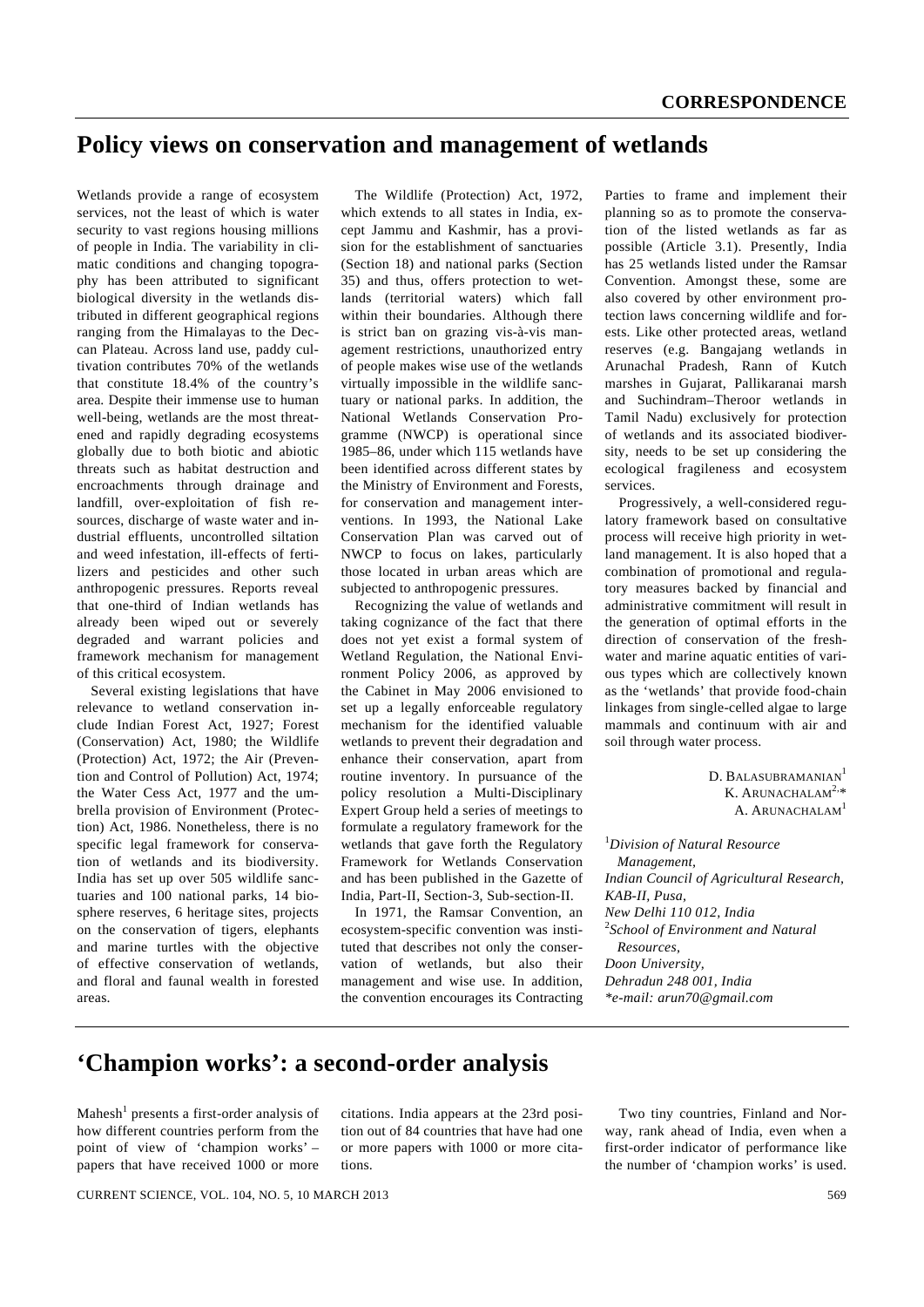| SI. no.        | Country                  | Champion<br>works C | GDP in<br>million US\$ | Works/GDP<br>in trillion US\$ | $X$ (GDP)        |  |  |  |
|----------------|--------------------------|---------------------|------------------------|-------------------------------|------------------|--|--|--|
| 1              | <b>The United States</b> | 4635                | 14,447,100             | 320.83                        | 1,487,026.81     |  |  |  |
| $\overline{2}$ | England                  | 1090                | 2,070,802              | 526.37                        | 573,739.11       |  |  |  |
| 3              | Switzerland              | 336                 | 527,920                | 636.46                        | 213,850.58       |  |  |  |
| 4              | Canada                   | 501                 | 1,577,040              | 317.68                        | 159,159.56       |  |  |  |
| 5              | Sweden                   | 246                 | 458,725                | 536.27                        | 131,922.18       |  |  |  |
| 6              | Scotland                 | 145                 | 215,368                | 673.27                        | 97,623.60        |  |  |  |
| $\overline{7}$ | France                   | 475                 | 2,559,850              | 185.56                        | 88,139.93        |  |  |  |
| 8              | The Netherlands          | 255                 | 779,310                | 327.21                        | 83,439.20        |  |  |  |
| 9              | Israel                   | 134                 | 217,445                | 616.25                        | 82,577.20        |  |  |  |
| 10             | Germany                  | 502                 | 3,280,334              | 153.03                        | 76,822.67        |  |  |  |
| 16             | .<br>Finland             | .<br>79             | 238,731                | $\cdots$<br>330.92            | 26,142.39        |  |  |  |
| .<br>21        | Norway                   | 52                  | 413,056                | .<br>125.89                   | .<br>6,546.33    |  |  |  |
| $\cdots$<br>30 | .<br>Russia              | 39                  | 1,479,823              | 26.35                         | 1,027.83         |  |  |  |
| 31             | South Africa             | 17                  | 363,704                | 46.74                         | 794.60           |  |  |  |
| .<br>33        | India                    | 36                  | 1,722,328              | .<br>20.90                    | 752.47           |  |  |  |
| $\cdots$<br>37 | .<br>Brazil              | 30                  | 2,088,966              | $\cdots$<br>14.36             | $\sim$<br>430.84 |  |  |  |
| .<br>39        | China                    | 43                  | 5,739,358              | 7.49                          | 322.16           |  |  |  |

**Table 1.** GDP-based second-order performance indicator for some countries

**Table 2.** Population-based second-order performance indicator for some countries

| SI. no.        | Country                  | Champion<br>works C | Population<br>in millions | Works/per million<br>of population | X<br>(Population)    |
|----------------|--------------------------|---------------------|---------------------------|------------------------------------|----------------------|
| 1              | <b>The United States</b> | 4635                | 314.91                    | 14.72                              | 68,220.86            |
| $\overline{2}$ | England                  | 1090                | 53.01                     | 20.56                              | 22,411.48            |
| 3              | Switzerland              | 336                 | 8.00                      | 42.00                              | 14,112.00            |
| $\overline{4}$ | Canada                   | 501                 | 35.00                     | 14.31                              | 7,171.01             |
| 5              | Sweden                   | 246                 | 9.54                      | 25.79                              | 6,343.35             |
| 6              | Scotland                 | 145                 | 5.25                      | 27.59                              | 4,001.10             |
| $\overline{7}$ | The Netherlands          | 255                 | 16.77                     | 15.20                              | 3,876.68             |
| 8              | France                   | 475                 | 65.35                     | 7.27                               | 3,452.56             |
| 9              | Germany                  | 502                 | 81.87                     | 6.13                               | 3,077.95             |
| 10             | Denmark                  | 120                 | 5.60                      | 21.43                              | 2,571.58             |
| .<br>15        | .<br>Finland             | <br>79              | .<br>5.43                 | .<br>14.56                         | $\cdots$<br>1,150.17 |
| .<br>18        | $\cdots$<br>Norway       | <br>52              | 5.05                      | 10.29                              | 535.11               |
| .<br>33        | $\cdots$<br>Russia       | 39                  | 143.30                    | 0.27                               | 10.61                |
| .<br>36        | .<br>South Africa        | $\cdots$<br>17      | .<br>51.77                | .<br>0.33                          | .<br>5.58            |
| .<br>38        | .<br><b>Brazil</b>       | $\cdots$<br>30      | .<br>193.95               | 0.15                               | .<br>4.64            |
| .<br>40        | .<br>China               | $\cdots$<br>43      | 1,347.35                  | .<br>0.03                          | 1.37                 |
| $\cdots$<br>43 | India                    | $\cdots$<br>36      | .<br>1,210.19             | 0.03                               | 1.07                 |

Therefore, for a more meaningful comparison, a second-order indicator should be used. For this purpose, it is required to define the zeroth-order indicator for

'size'. In the context of country-level comparisons, this could be the population, or the gross domestic product (GDP) of the country. Let us now look at the top 50 countries from table 1 of Mahesh<sup>1</sup> to see how they pan out if second-order indicators are used. Population data are retrieved from http://en.wikipedia.

570 CURRENT SCIENCE, VOL. 104, NO. 5, 10 MARCH 2013